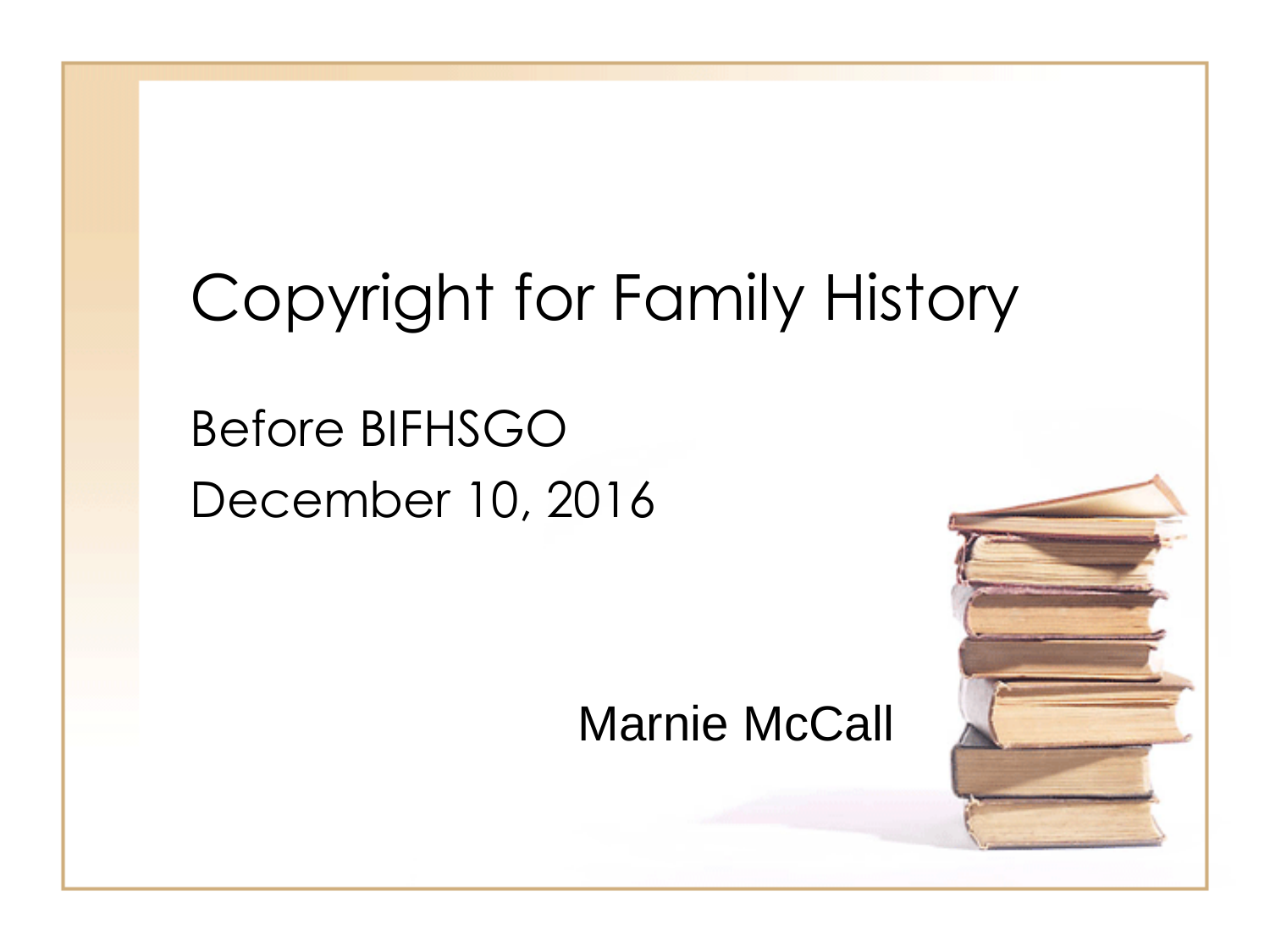## What is Copyright?

- A right given to the author of an original "work" to prevent others from profiting from it.
- The author of the work has the exclusive right to:
	- copy, translate, perform, exhibit, publish and modify the work and
	- authorize someone else to do any of these things.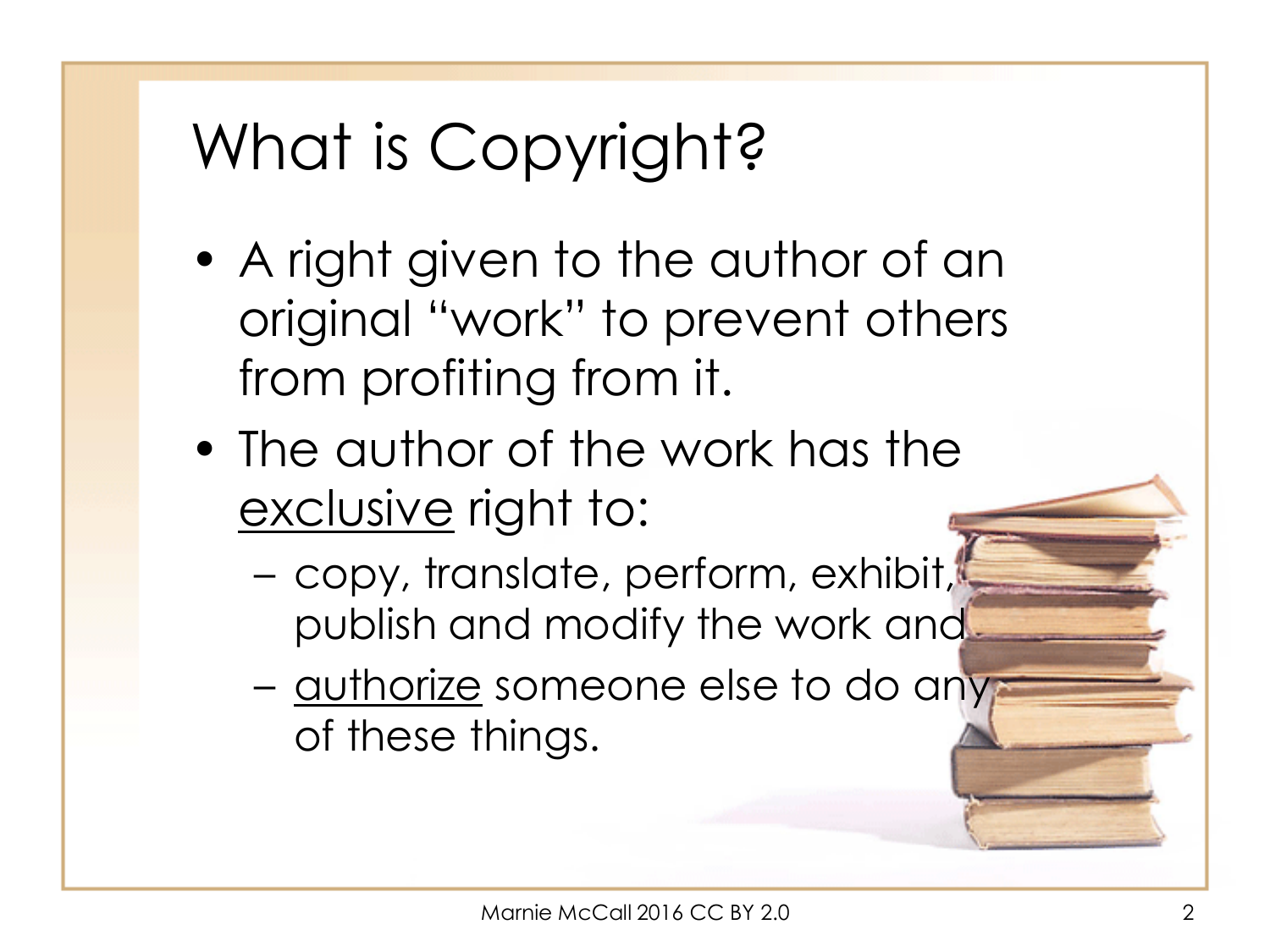# Copyright in published works Canada

- General rule -- Life of the author plus 50 years from the end of the year of death
- Government documents 50 years from end of year of publication
- US, UK,
- Life of the author plus 70 years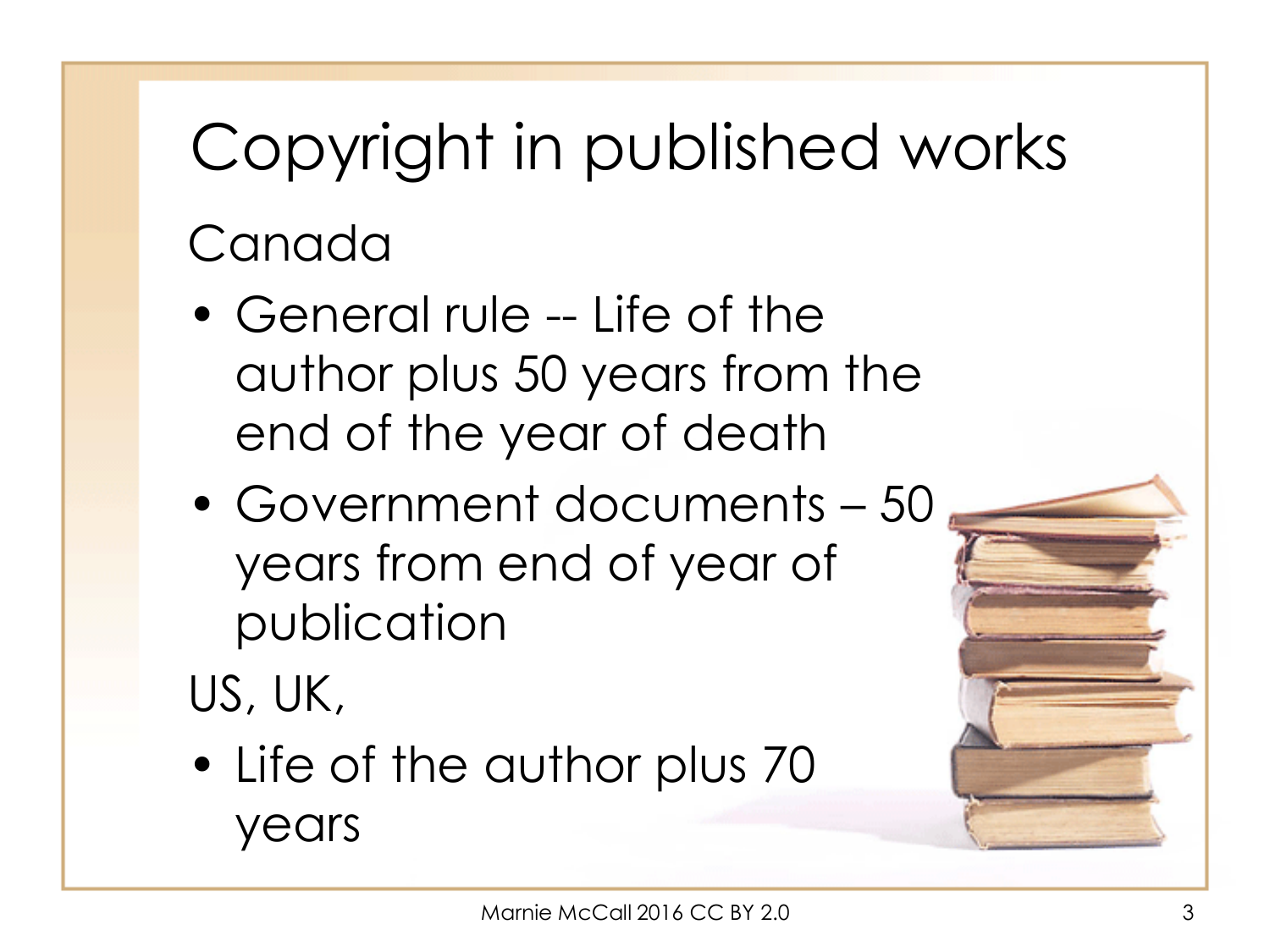## Copyright in Posthumous works

| Duration of copyright with respect to posthumous work |                                       |                                                                   |  |
|-------------------------------------------------------|---------------------------------------|-------------------------------------------------------------------|--|
| Where an author dies                                  | with an unpublished<br>work that is   | <b>Term of copyright</b>                                          |  |
| before                                                | published before<br>December 31, 1998 | 50 years from date of<br>publication                              |  |
| December 31, 1948                                     | not published on or                   | protected until<br>December 31, 2003                              |  |
| on or after<br>December 31, 1948                      | before<br>December 31, 1998           | protected until<br>December 31, 2049                              |  |
| after December 31, 1998                               |                                       | protected until 50 years<br>after the end of the<br>year of death |  |
|                                                       |                                       |                                                                   |  |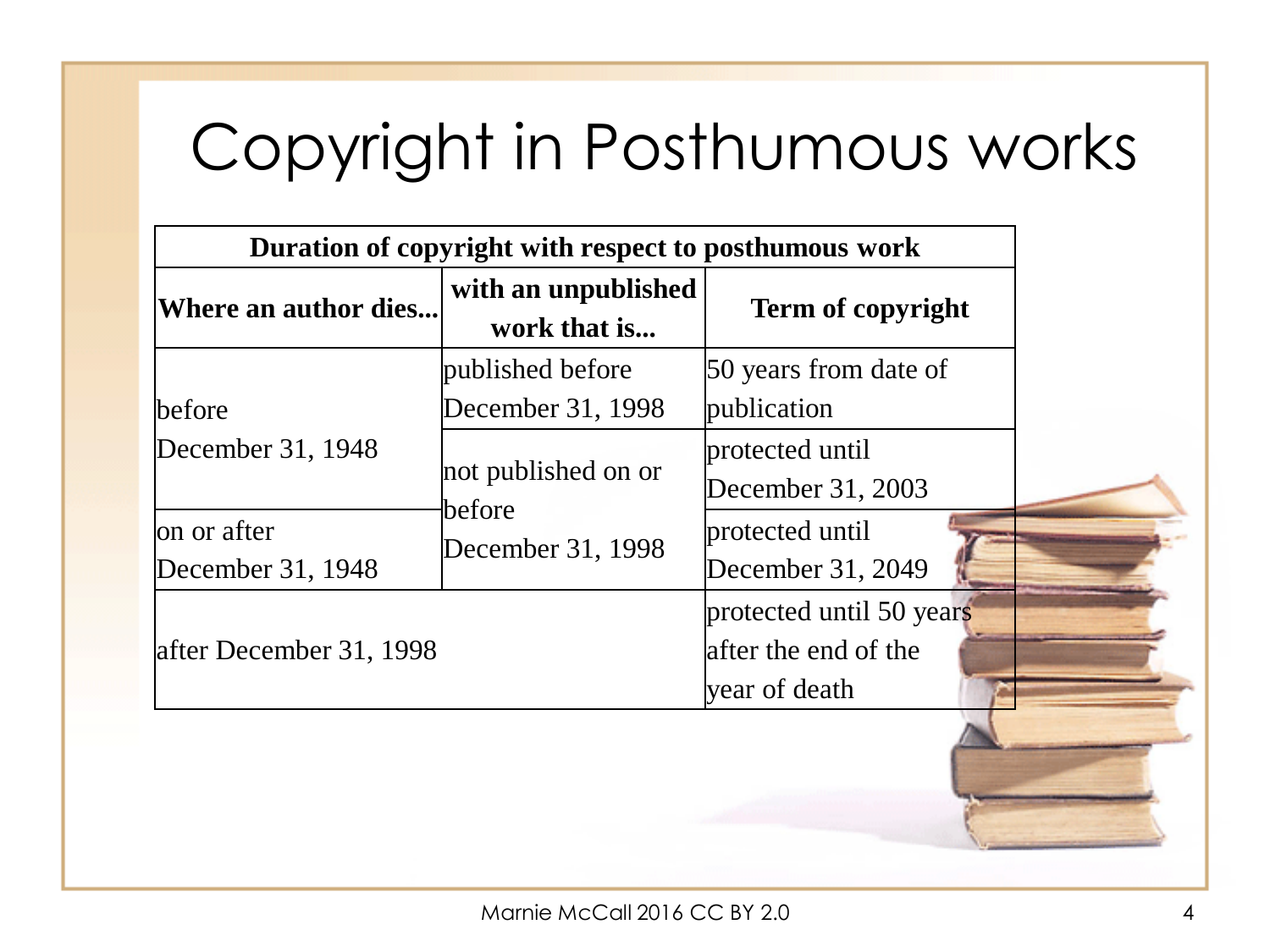# Copyright in Photographs

|                                                                                                                                 | Copyright in photographs created before November 7, 2012                                                                                                                                                                                 |  |
|---------------------------------------------------------------------------------------------------------------------------------|------------------------------------------------------------------------------------------------------------------------------------------------------------------------------------------------------------------------------------------|--|
| created before 1949                                                                                                             | copyright ceased to have effect<br>lafter 1998                                                                                                                                                                                           |  |
| created by an individual after<br>1948                                                                                          | general rule applies                                                                                                                                                                                                                     |  |
| where the negative is owned by<br>a corporation, and the<br>photograph was created after<br>1948 and before November 7,<br>2012 | if the majority of its shares are<br>owned by the creator of the<br>photograph, the general rule<br><i>applies</i><br>in all other cases, the remainder<br>of the year in which the<br>photograph was made, plus a<br>period of 50 years |  |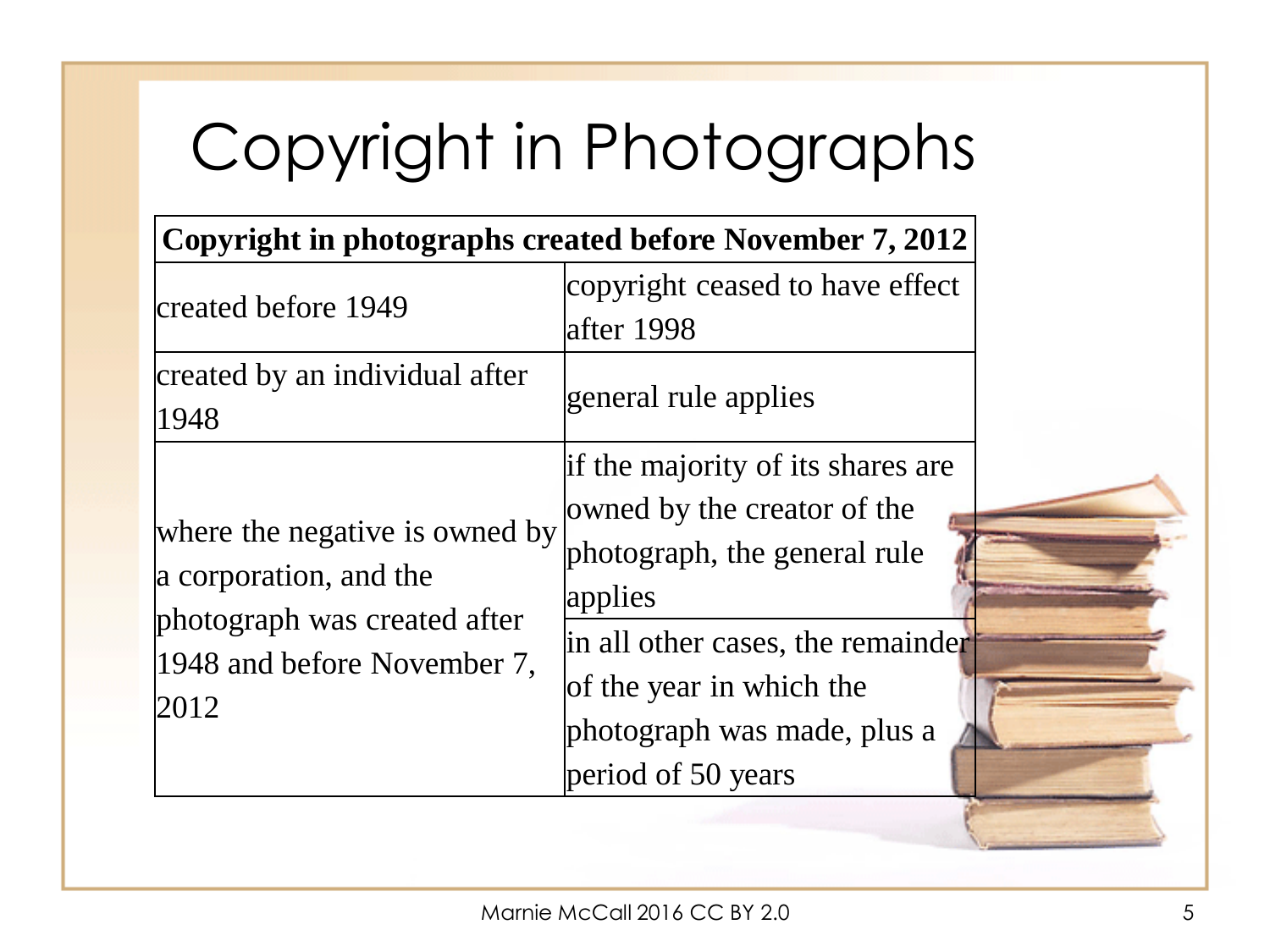## Digression -- Using Wikipedia

- Charts from Wikipedia article on Canadian Copyright Law [https://en.wikipedia.org/wiki/Copyright\\_law\\_of\\_](https://en.wikipedia.org/wiki/Copyright_law_of_Canada) Canada
- Text is available under the Creative Commons Attribution ShareAlike License
- Photos available as indicated in Wikipedia article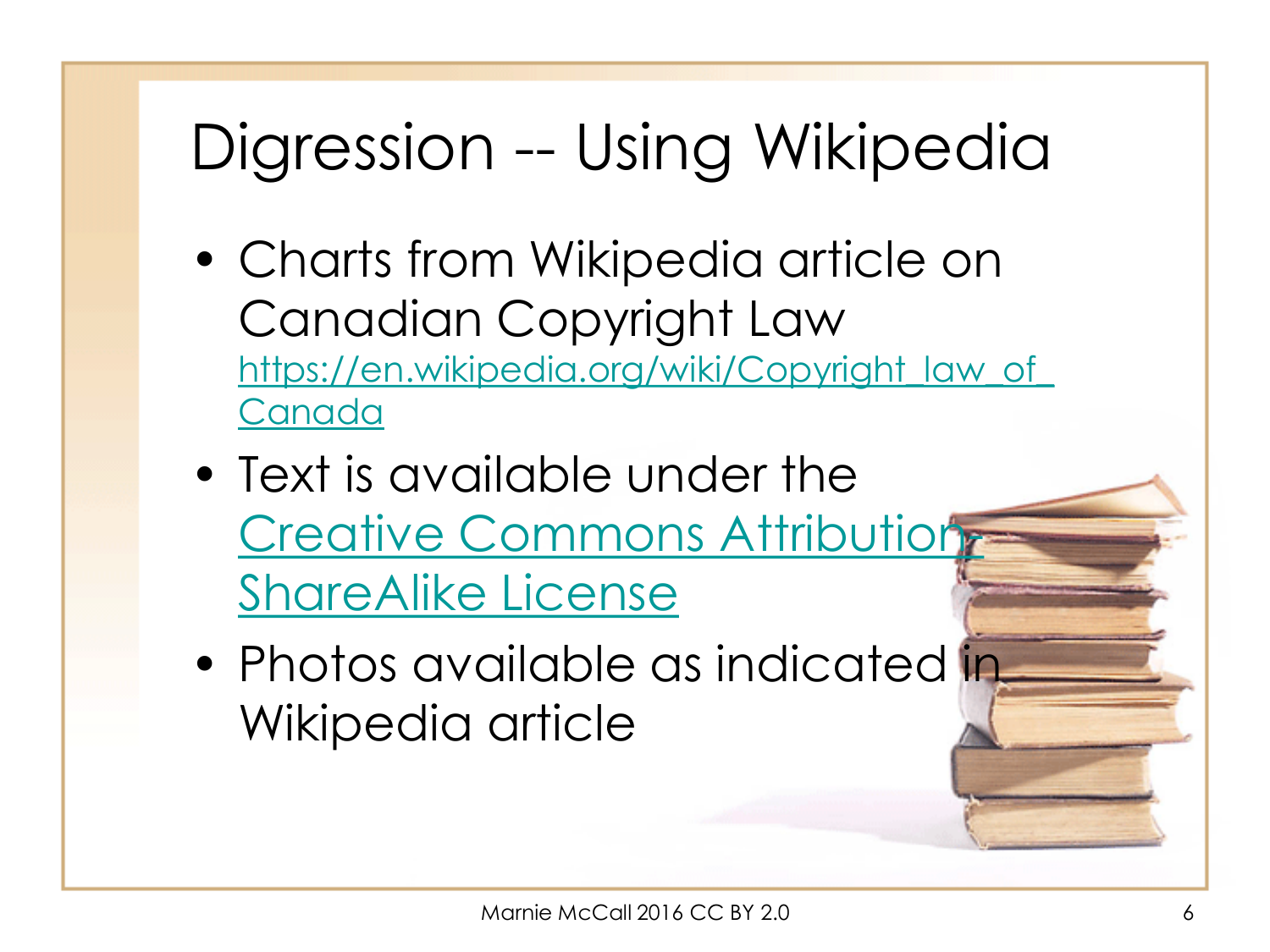## Photo before 1949



THOMAS MCCALL AND HIS BICYCLE (From a Photograph by Bruce and Howie, of Kilmarnock.)

Thomas McCall in 1869 on his velocipede (from Bicycling News 2/6/1892) Public Domain

[https://en.wikipedia.org/wiki/Thomas\\_McCall,](https://en.wikipedia.org/wiki/Thomas_McCall) accessed December 6, 2016

Kilmarnock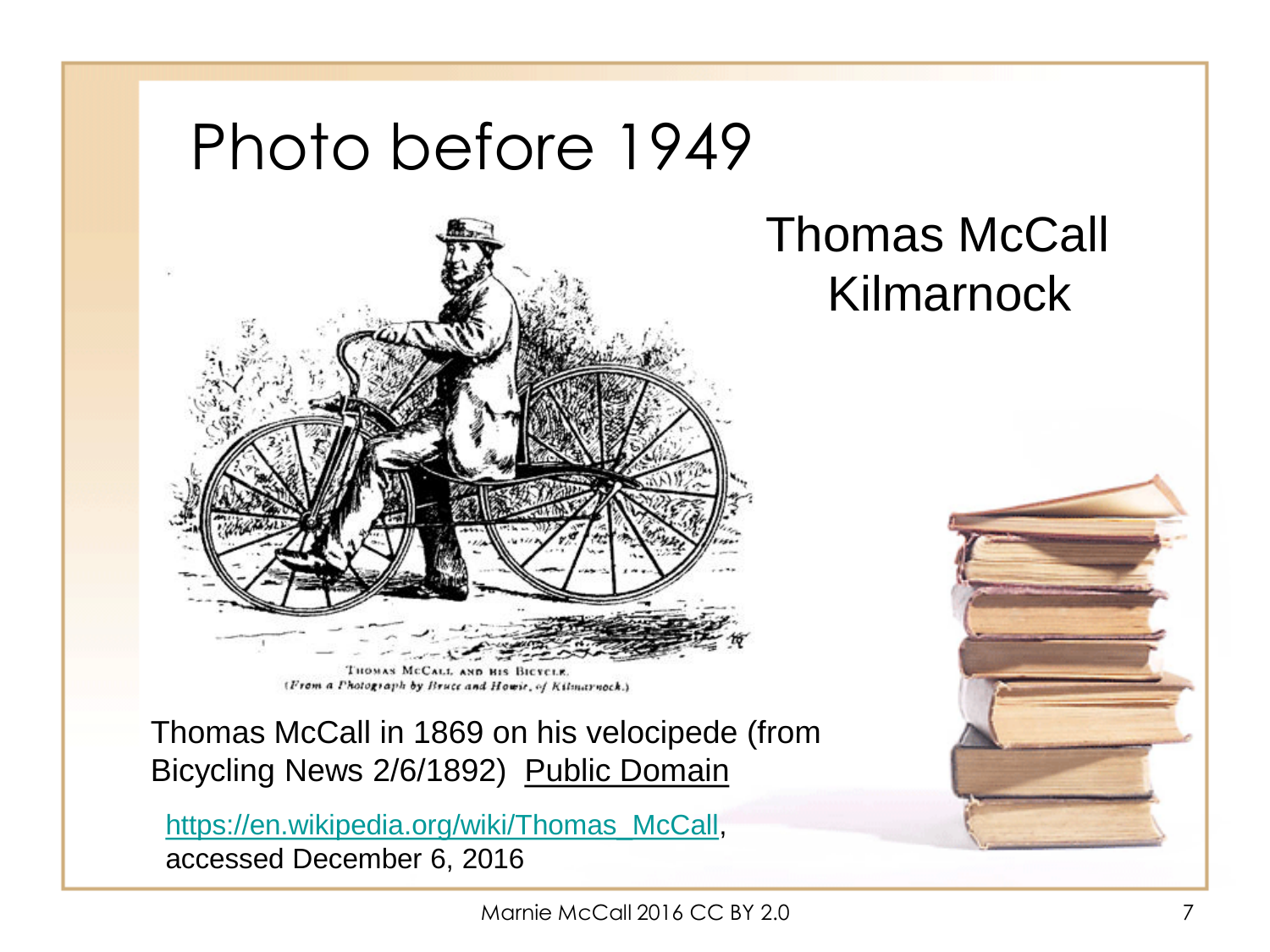### Post-1949 Photo



#### Tom McCall 30th Governor of Oregon

BLM Washington and Oregon 1969 CC BY 2.0

[https://en.m.wikipedia.org/wiki/Tom\\_McCall](https://en.m.wikipedia.org/wiki/Tom_McCall), accessed, 2016-12-06.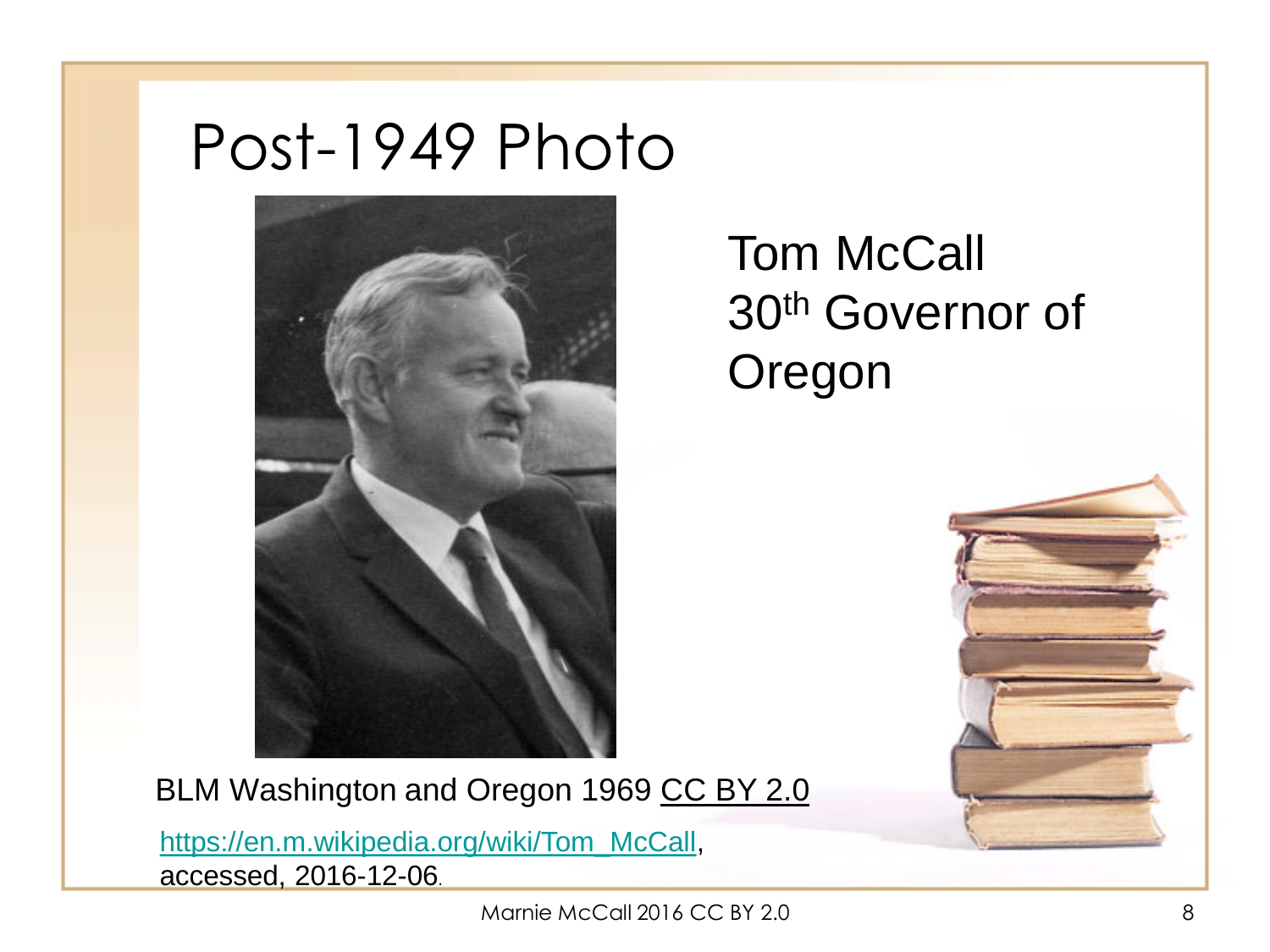## What is public domain?

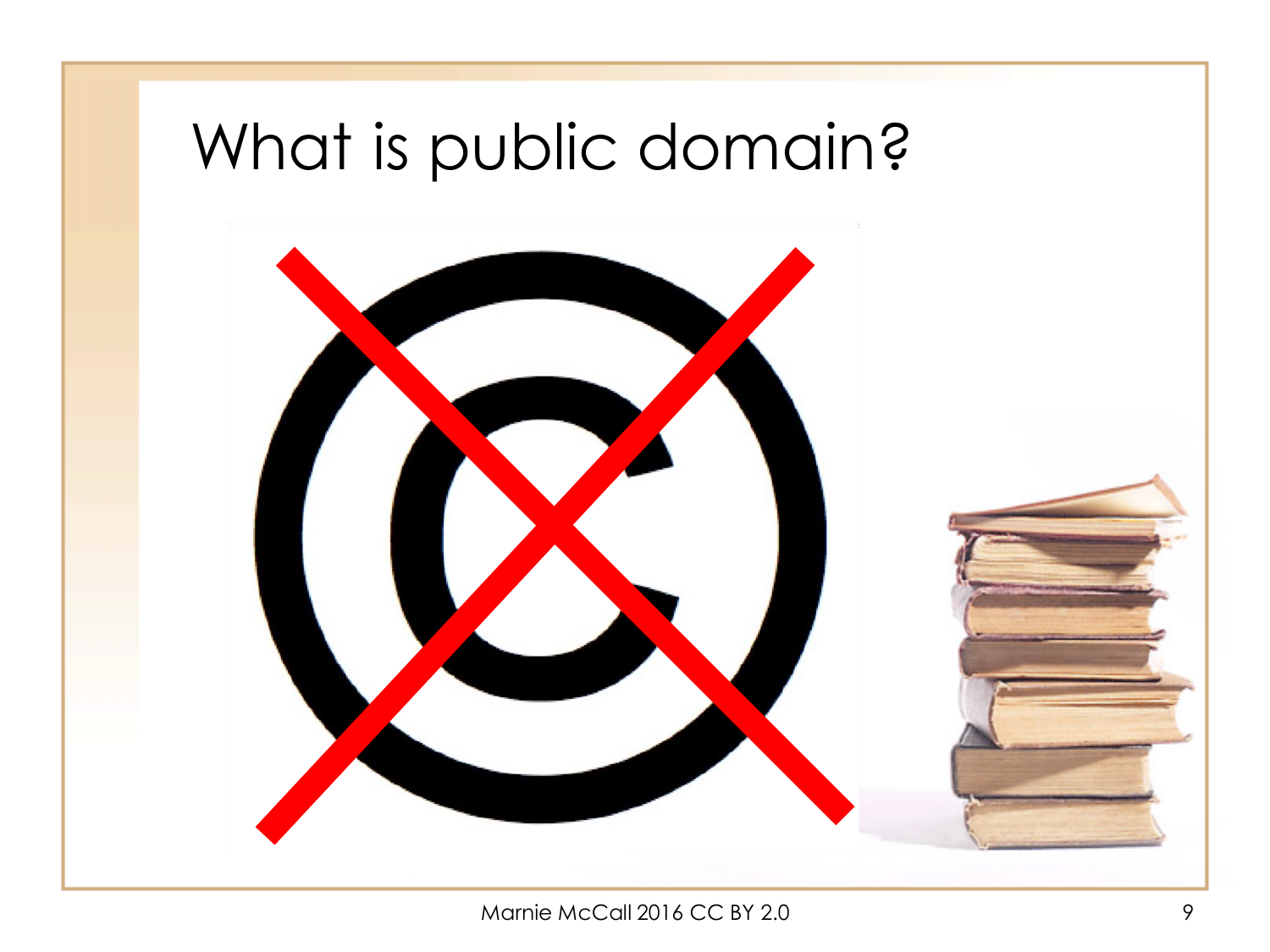## Using copyrighted works

- By licence
	- Authorization from the copyright-holder for you to do a specific thing
- By "fair dealing"
	- minor excerpts for research, private study, education
- By taking the chance
	- cite the source

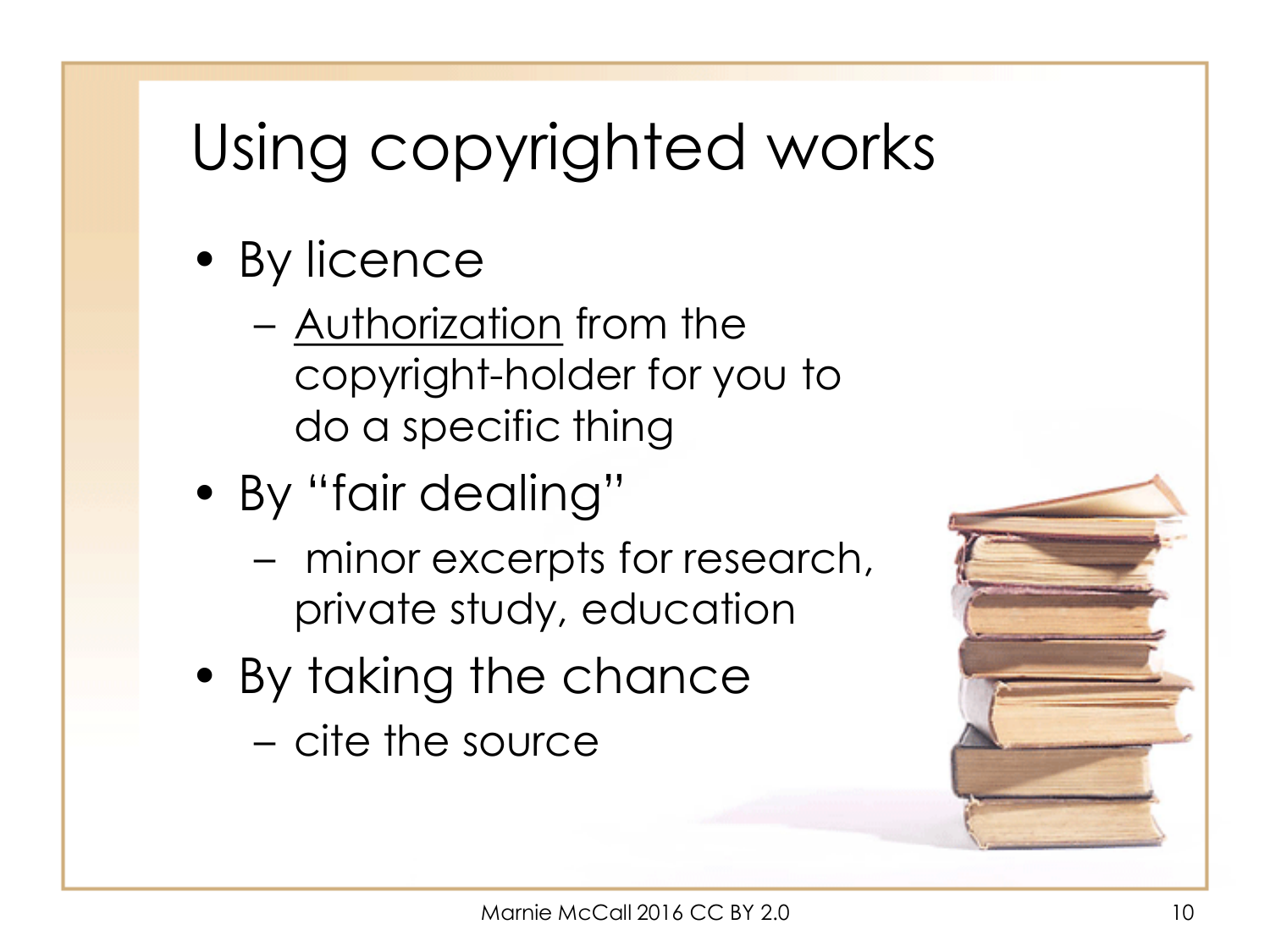## Digression – Creative Commons

- Instead of  $\mathbb{O}$ , look for **CC**
- Creative Commons allows authors to establish copyright licences in advance.

<http://creativecommons.ca/>

• CC BY (see Tom McCall) is the broadest – you can do anything, as long as you acknowledge the source